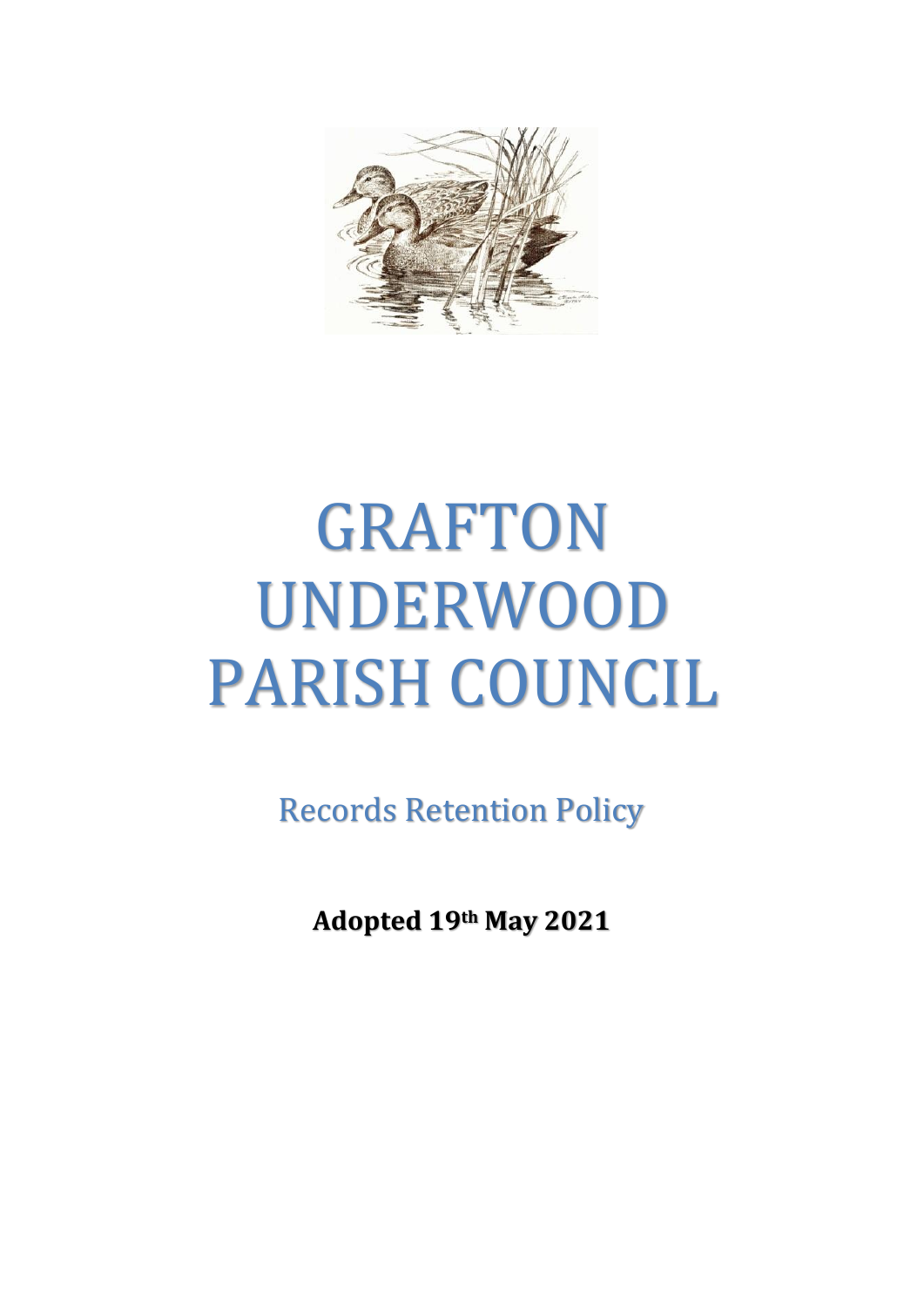Grafton Underwood Parish Council recognises that the efficient management of its records is necessary to comply with its legal and regulatory obligations and to contribute to the effective overall management of the association. This document provides the policy framework through which this effective management can be achieved and audited.

It covers:

- Scope
- Responsibilities
- Retention Schedule

## **Scope**

This policy applies to all records created, received or maintained by Grafton Underwood Parish Council in the course of carrying out its functions. Records are defined as all those documents which facilitate the business carried out by Grafton Underwood Parish Council and which are thereafter retained (for a set period) to provide evidence of its transactions or activities. These records may be created, received or maintained in hard copy or electronically. A small percentage of Grafton Underwood Parish Council records may be selected for permanent preservation as part of the Councils archives and for historical research.

## Responsibilities

Grafton Underwood Parish Council has a corporate responsibility to maintain its records and record management systems in accordance with the regulatory environment. The person with overall responsibility for this policy is the Clerk. The person responsible for records management will give guidance for good records management practice and will promote compliance with this policy so that information will be retrieved easily, appropriately and timely. Individual staff and employees must ensure that records for which they are responsible are accurate, and are maintained and disposed of in accordance with Grafton Underwood Parish Council's records management guidelines.

## Retention Schedule

The retention schedule refers to record series regardless of the media in which they are stored.

| Document                    | <b>Minimum Retention Period</b>  | Reason     |
|-----------------------------|----------------------------------|------------|
| <b>Minutes</b>              |                                  |            |
| Minutes of Council meetings | Indefinite                       | Archive    |
| Minutes of committee        | Indefinite                       | Archive    |
| meetings                    |                                  |            |
| <b>Employment</b>           |                                  |            |
| Staff employment contracts  | 6 years after ceasing employment | Management |
| Staff payroll information   | 3 years                          | Management |
| <b>Staff references</b>     | 6 years after ceasing employment | Management |
| Document                    | <b>Minimum Retention Period</b>  | Reason     |
| Application forms           | 6 years after ceasing employment | Management |
| $(intervised - successful)$ |                                  |            |